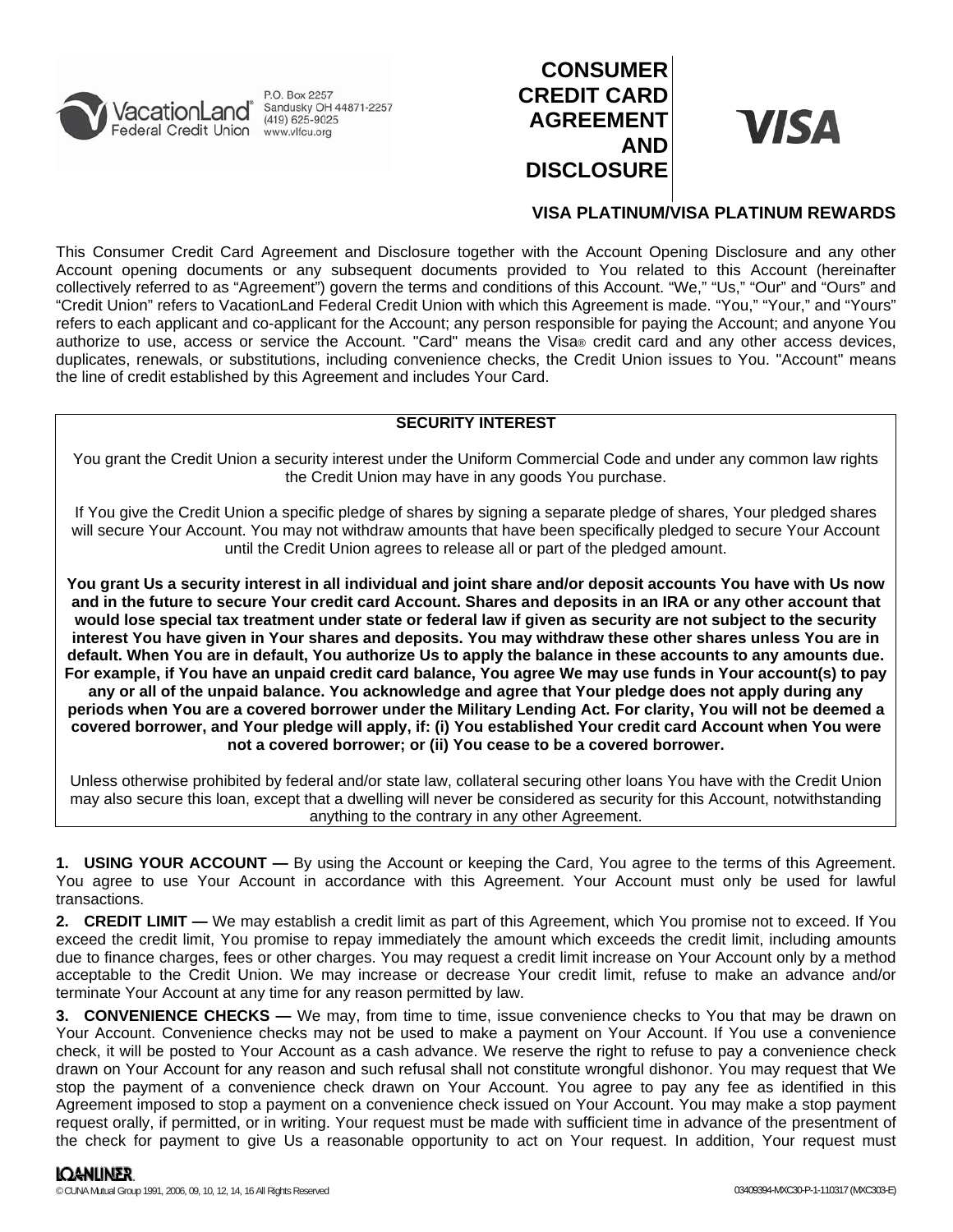accurately describe the check including the exact Account number, the payee, any check number that may be applicable, and the exact amount of the check. If permitted, You may make a stop payment request orally but such a request will expire after 14 days unless You confirm Your request in writing within that time. Written stop payment orders are effective only for six months and may be renewed for additional six month periods by requesting in writing that the stop payment order be renewed. We are not required to notify You when a stop payment order expires.

If We re-credit Your Account after paying a check over a valid and timely stop payment order, You agree to sign a statement describing the dispute with the payee, to assign to Us all of Your rights against the payee or other holders of the check and to assist Us in any legal action.

You agree to indemnify and hold Us harmless from all costs and expenses, including attorney's fees, damages, or claims, related to Our honoring Your stop payment request or in failing to stop payment of an item as a result of incorrect information provided to Us or the giving of inadequate time to act upon a stop payment request. Note: A convenience check is not a check as that term is defined under the Uniform Commercial Code. It is an advance from Your credit card Account with Us and Your stop payment rights are provided under this Agreement with Us.

**4. REPAYMENT —** You promise to repay all amounts You owe under this Agreement. Your promise to repay includes all transactions made to Your Account by You or anyone You authorize to use Your Account as well as all interest charges and fees.

For each billing period, You must pay at least the Minimum Payment Due by the Payment Due Date.

The Minimum Payment Due is 2.00% of Your total New Balance, or \$25.00, whichever is greater, plus any amount past due and any amount by which You have exceeded Your applicable credit limit. If Your total New Balance is less than \$25.00, then Your Minimum Payment Due is the amount of the total New Balance.

You may pay more frequently, pay more than the Minimum Payment Due or pay the total New Balance in full.

If You make extra or larger payments, You are still required to make at least the Minimum Payment Due each month Your Account has a balance (other than a credit balance). The Credit Union may delay replenishing Your credit limit until the date the payment is posted or the Credit Union confirms the payment has cleared.

Your payment of the required Minimum Payment Due may be applied to what You owe the Credit Union in any manner the Credit Union chooses, as permitted by applicable law. If You make a payment in excess of the required Minimum Payment Due, the Credit Union will allocate the excess amount first to the balance with the highest annual percentage rate ("APR") and any remaining portion to the other balances in descending order based on applicable APR, unless otherwise prescribed by applicable law. We may accept checks marked "payment in full" or with words of similar effect without losing any of Our rights to collect the full balance of Your Account with Us.

**5. INTEREST AND FINANCE CHARGES —** We will begin charging You interest on purchases on the date the transaction is posted to Your Account. We will begin charging You interest on cash advances and balance transfers on the date of the transaction or the first day of the billing cycle in which the transaction is posted to Your Account, whichever is later (transaction date). However, We will not charge You any interest on new purchases if Your Account had a zero or credit balance at the beginning of that billing cycle, or You paid the entire new balance on the previous cycle's billing statement by the Payment Due Date of that statement. To avoid an additional finance charge on the balance of Your Account, You must pay the entire new balance on the billing statement by the Payment Due Date of that statement.

## **How We Calculate Your Balance:**

Interest charges on Your Account are calculated separately for purchases, balance transfers and cash advances ("Transaction Type"). We figure the interest charge for each Transaction Type by applying the periodic rate to each corresponding "average daily balance." To get the "average daily balance" for a Transaction Type We take the beginning balance for that Transaction Type each day, add any new transactions of that type, and subtract any unpaid interest or other finance charges and any applicable payments or credits. This gives Us the daily balance for each Transaction Type. Then, for each Transaction Type, We add up all the daily balances for the billing cycle and divide each total by the number of days in the billing cycle. This gives Us the "average daily balance" for each Transaction Type.

**6. FEES —** In addition to the periodic rate, additional fees may be imposed on Your Account. If applicable to Your Account, the fee amounts and explanations are disclosed on the Account Opening Disclosure accompanying this Agreement.

**7. FOREIGN TRANSACTIONS —** Purchases and cash advances made in foreign currencies will be debited from Your Account in U.S. dollars. The exchange rate between the transaction currency and the billing currency used for processing international transactions is a rate selected by Visa from a range of rates available in wholesale currency markets for the applicable central processing date, which rate may vary from the rate Visa itself receives or the government-mandated rate in effect for the applicable central processing date. The exchange rate used on the processing date may differ from the rate that would have been used on the purchase date or cardholder statement posting date.

A fee (finance charge) will be charged on all transactions completed outside of the United States, where the cardholder's country code differs from the merchant's country code. A fee (finance charge) will be charged on all transactions completed in a foreign currency. All fees are calculated based on the transaction amount after it is converted to U.S.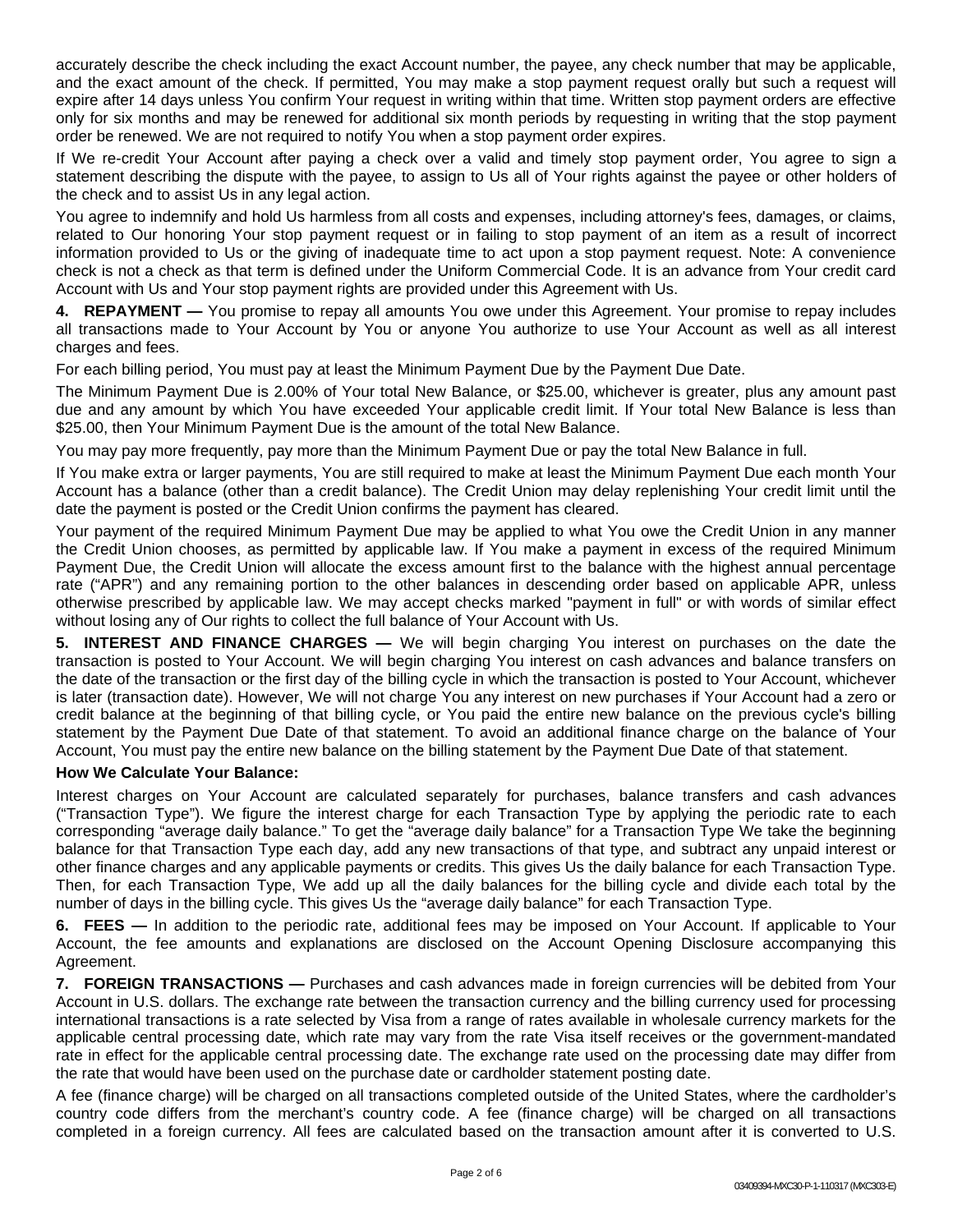dollars. These fees are charged except where excluded. The Foreign Transaction Fee is set forth on the Disclosure accompanying this Agreement.

**8. AUTHORIZATIONS —** We do not guarantee authorization of a transaction, either by Us or by a third party, even if You have sufficient credit available. You agree that We will not be liable for failing to give an authorization. We also reserve the right to limit the number of transactions that may be approved in one day. We reserve the right to deny certain transactions for any reason and at Our sole discretion, including for default, suspected fraudulent or unlawful activity, internet gambling or any indication of increased risk related to the transaction or the Account. You agree that We have no requirement to notify You of the specific reason We denied a transaction. If We detect unusual or suspicious activity, We may suspend Your credit privileges until We can verify the activity, or We may close the Account.

**9. INFORMATION UPDATING SERVICE AND AUTHORIZATIONS —** If You have authorized a merchant to bill charges to Your Card on a recurring basis, it is Your responsibility to notify the merchant in the event Your Card is replaced, Your Account information (such as Card number or expiration date) changes, or Your Account is closed. However, if Your Card is replaced or Your Account information changes, You authorize Us, without obligation on Our part, to provide the updated Account information to the merchant in order to permit the merchant to bill recurring charges to Your Card. You authorize Us to apply such recurring charges to Your Card until You notify Us that You have revoked authorization for the charges to Your Card.

Your Card is automatically enrolled in an information updating service. Through this service, Your updated Account information (such as Card number or expiration date) may be shared with participating merchants to facilitate continued recurring charges. Updates are not guaranteed before Your next payment to a merchant is due. You are responsible for making direct payment until recurring charges resume. To revoke Your authorization allowing Us to provide updated Account information to a merchant, please contact Us.

**10. PREAUTHORIZED CHARGES —** We may suspend preauthorized recurring charges with merchants if, for example, Your Card is lost or stolen, You default, or We change Your Account for any reason. If preauthorized recurring charges are suspended, You are responsible for making direct payment for such charges until You contact the merchant to reinstate recurring charges.

**11. DEFAULT —** You will be in default under this Agreement if You fail to pay the Minimum Payment Due by its Payment Due Date; pay by a check or similar instrument that is not honored or that We must return because it cannot be processed; pay by automatic debit that is returned unpaid; make any false or misleading statements in any credit application or credit update; file for bankruptcy; or die. You will also be in default if You fail to comply with the terms of this Agreement or any other Agreement You have with Us.

If You default, We may close Your Account and require You to pay any unpaid balance immediately, subject to applicable law. In this Agreement and on Your Credit Card Application, You gave Us a security interest in all individual or joint share and/or deposit accounts with the Credit Union and authorized Us, if You defaulted, to apply the balance in these accounts to any amounts due. You agree We may rely on Your agreement and authorization to, upon Your default, apply any balance to any amounts due on Your Account.

**12. LIABILITY FOR UNAUTHORIZED USE-LOST/STOLEN CARD NOTIFICATION —** If You notice the loss or theft of Your credit card or a possible unauthorized use of Your Card, You should write to Us immediately at 2911 S Hayes Ave., Sandusky, OH, 44870 or call Us at (800) 453-4270, seven days a week 24 hours a day.

You will not be liable for any unauthorized use that occurs after You notify Us. You may, however, be liable for unauthorized use that occurs before Your notice to Us. You will have no liability for unauthorized use unless You are found to be fraudulent or negligent in the handling of Your Account or Card. In any case, Your liability for unauthorized transactions will not exceed \$50.

**13. CHANGING OR TERMINATING YOUR ACCOUNT —** As permitted by law, the Credit Union may change the terms of this Agreement and any attached Disclosure from time to time. Notice of any change will be given in accordance with applicable law. To the extent permitted by law, changes to the Agreement may apply to Your existing account balance as well as to future transactions.

**Arizona, California, Idaho, Louisiana, New Mexico, Nevada, Texas, Washington, and Wisconsin Residents -** Either You, Your spouse or the Credit Union may terminate this Agreement at any time, but termination by You, Your spouse or the Credit Union will not affect Your obligation to pay the account balance plus any finance and other charges You or Your spouse owe under this Agreement. Your obligation to pay the account balance plus any finance and other charges You owe under this agreement are subject to all applicable laws and regulations regarding repayment requirements. The Card or Cards You receive remain the property of the Credit Union and You must recover and surrender to the Credit Union all Cards upon request or upon termination of this Agreement whether by You or the Credit Union.

**Residents of all other states -** Either You or the Credit Union may terminate this Agreement at any time, but termination by You or the Credit Union will not affect Your obligation to pay the account balance plus any finance and other charges You owe under this Agreement. Your obligation to pay the account balance plus any finance and other charges You owe under this agreement are subject to all applicable laws and regulations regarding repayment requirements. The Card or Cards You receive remain the property of the Credit Union and You must recover and surrender to the Credit Union all Cards upon request or upon termination of this Agreement whether by You or the Credit Union.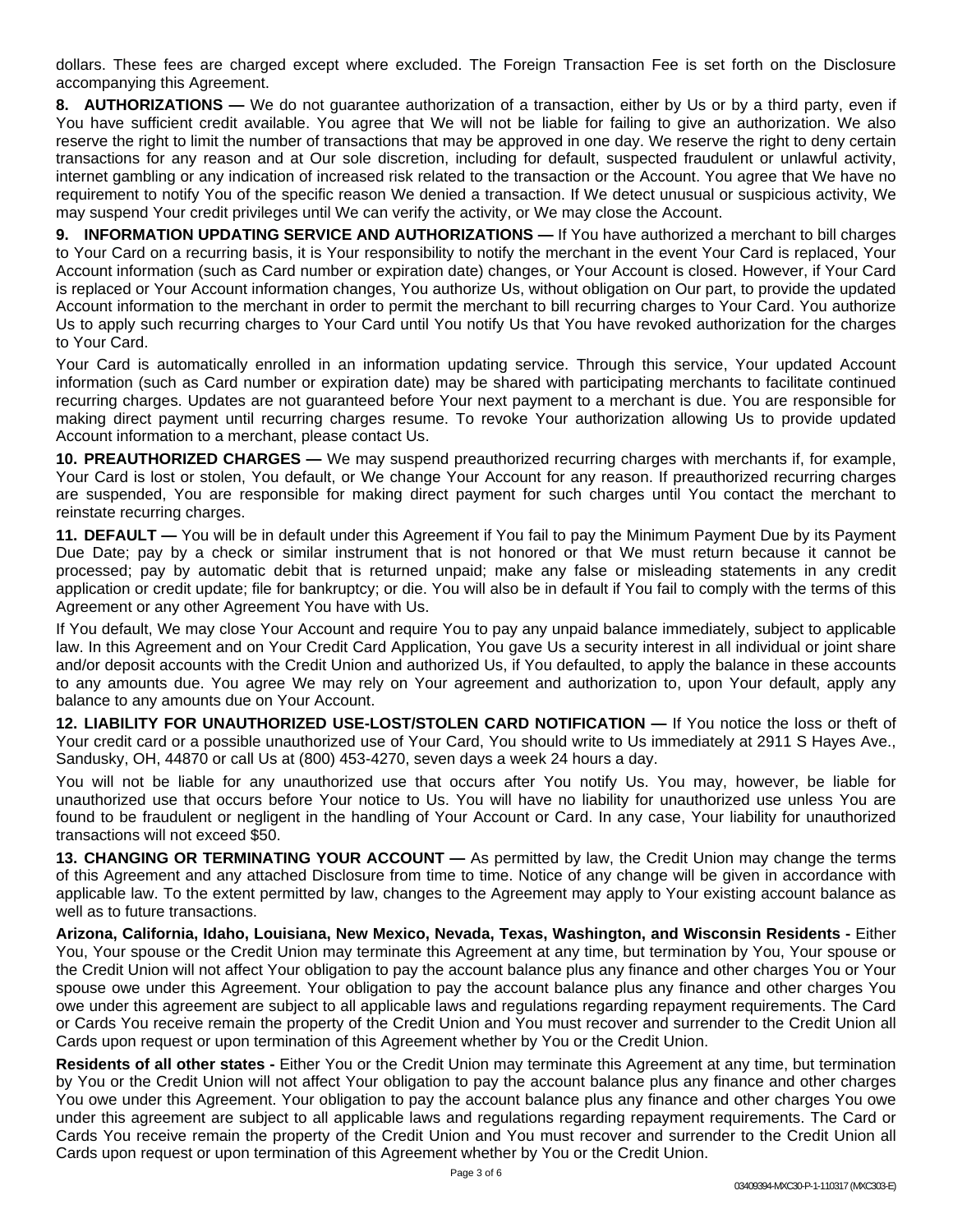**14. AUTHORIZED USERS —** Upon Your request, We may issue additional Cards for authorized users that You designate. You must notify Us in writing of any termination of an authorized user's right to access Your Account. Your notice must include the name of the authorized user and Your Account number and/or any subaccount number issued to the authorized user along with the authorized user's Card and any convenience or other access checks issued to the authorized user. If You cannot return the authorized user's Card or access checks and if You request Your Account to be closed, We will close Your Account and You may apply for a new Account. Alternatively, We may, at Our sole discretion, issue You a new Account number and a new Card.

**15. CREDIT REPORTS AND NOTICE OF NEGATIVE INFORMATION —** You authorize the Credit Union to obtain credit reports and any other information We may need to verify Your identity and use of the Account when opening Your Account and for any update, increase, renewal, extension, collection or review of Your Account. You authorize the Credit Union to disclose information regarding Your Account to credit bureaus and creditors who inquire about Your credit standing. We may report information about Your Account to credit bureaus. Late payments, missed payments, or other defaults on Your Account may be reflected on Your credit report.

**16. JOINT ACCOUNTS —** If this is a joint Account, each of You will be individually and jointly responsible for paying all amounts owed under this Agreement. This means that the Credit Union can require any one of You individually to repay the entire amount owed under this Agreement. Each of You authorizes the other(s) to make transactions on the Account individually. Any one of You may terminate the Account and the termination will be effective as to all of You.

**17. EFFECT OF AGREEMENT —** This Agreement is the contract which applies to all transactions on Your Account even though the sales, cash advances, credit or other slips You sign or receive may contain different terms.

**18. SEVERABILITY AND FINAL EXPRESSION —** This Agreement is the final expression of the terms and conditions of Your Account. This written Agreement may not be contradicted by evidence of any alleged oral Agreement. Should any part of this Agreement be found to be invalid or unenforceable, all other parts of this Agreement shall remain in effect and fully enforceable to the fullest extent possible under this Agreement.

**19. ILLEGAL TRANSACTIONS PROHIBITED —** You agree that You will not use Your Card for any transaction, including any type of electronic gambling transaction through the Internet, that is illegal under applicable federal, state, or local law.

Even if You use Your Card for an illegal transaction, You will be responsible for all amounts and charges incurred in connection with the transaction. This paragraph shall not be interpreted as permitting or authorizing any transaction that is illegal.

**20. APPLICABLE LAW —** The terms and enforcement of this Agreement shall be governed by federal law and the law of Ohio.

**21. ENFORCING THIS AGREEMENT —** We can delay in enforcing or fail to enforce any of Our rights under this Agreement without losing them.

**22. COLLECTION COSTS —** If We refer collection of Your Account to a lawyer who is not Our salaried employee, You are liable for any reasonable attorney's fees We incur, plus the costs and expenses of any legal action, as further disclosed on this Agreement, or to the extent allowed by law.

**23. ASSIGNMENT —** We may assign any or all of Our rights and obligations under this Agreement to a third party.

**24. CALIFORNIA RESIDENTS —** A married applicant may apply for a separate Account. Applicants: 1) may, after credit approval, use the credit card Account up to its credit limit; 2) may be liable for amounts extended under the plan to any joint applicant. As required by law, You are hereby notified that a negative credit report reflecting on Your credit record may be submitted to a credit reporting agency if You fail to fulfill the terms of Your credit obligations.

**25. FLORIDA RESIDENTS — You (borrower) agree that, should We obtain a judgment against You, a portion of Your disposable earnings may be attached or garnished (paid to Us by Your employer), as provided by Florida and Federal law.**

**26. MARYLAND RESIDENTS —** To the extent, if any, that Maryland law applies to Your Account, We elect to offer Your Card Account pursuant to Title 12, Subtitle 9 of the Maryland Commercial Law Article.

**27. MISSOURI RESIDENTS — Oral Agreements or commitments to loan money, extend credit or to forbear from enforcing repayment of a debt including promises to extend or renew such debt are not enforceable. To protect You (borrower(s)) and Us (creditor) from misunderstanding or disappointment, any Agreements We reach covering such matters are contained in this writing, which is the complete and exclusive statement of the Agreement between Us, except as We may later agree in writing to modify it.**

**28. NEW YORK RESIDENTS —** We may obtain a credit report in connection with this Account, including for any review, modification, renewal or collections associated with this Account. Upon Your request, You will be informed whether such report was requested and, if so, the name and address of the consumer reporting agency furnishing the report. New York residents may contact the New York State Banking Department at 800.342.3736 or www.dfs.ny.gov to obtain a comparative listing of credit card rates, fees and grace periods.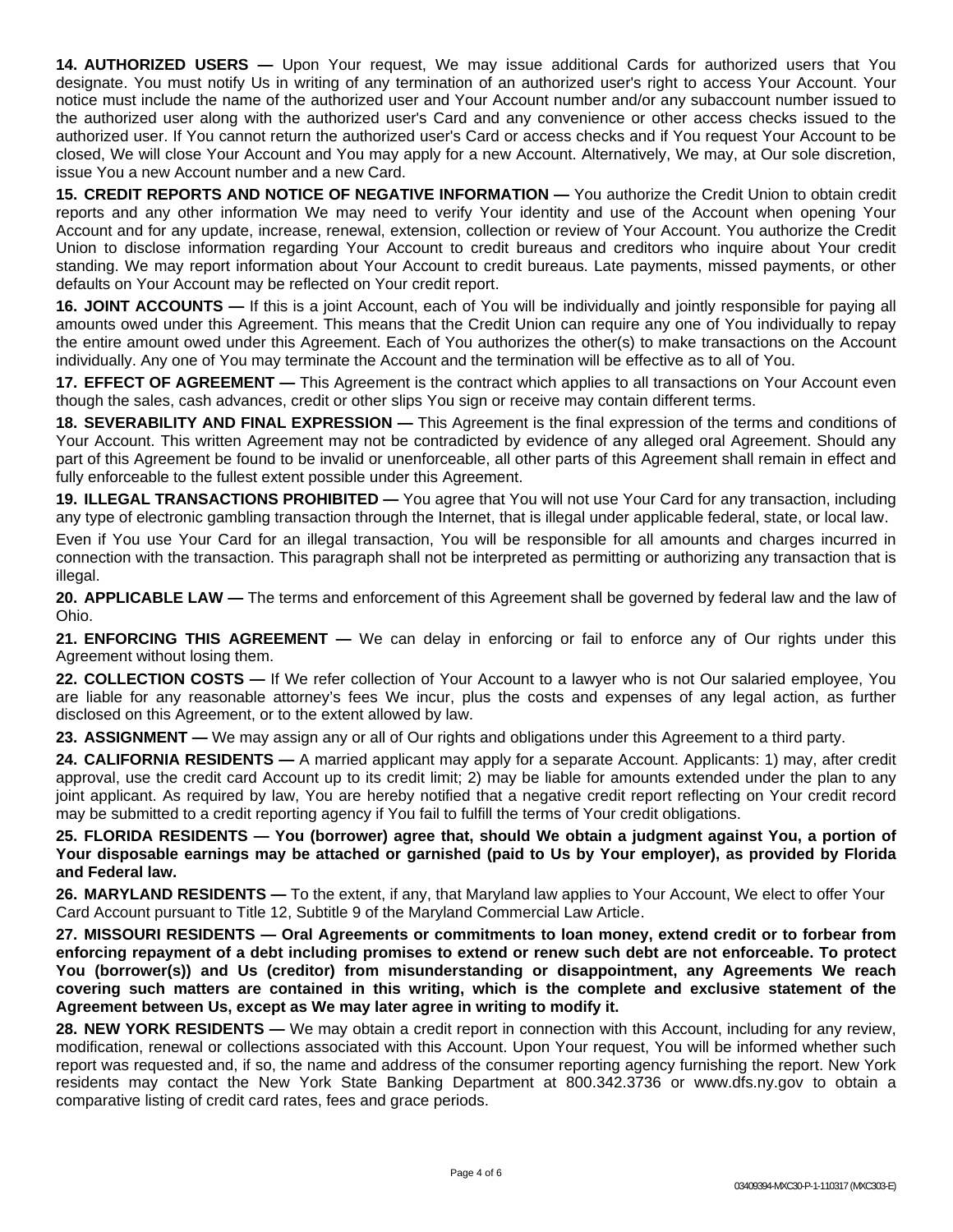**29. OHIO RESIDENTS** — The Ohio laws against discrimination require that all creditors make credit equally available to all creditworthy customers and that credit reporting agencies maintain separate credit histories on each individual upon request. The Ohio Civil Rights Commission administers compliance with this law.

**30. SOUTH DAKOTA RESIDENTS —** If You believe there have been any improprieties in making this loan or in the lender's loan practices, You may contact the South Dakota Division of Banking at 1601 N. Harrison Ave, Suite 1, Pierre, SD 57501, or by phone at 605.773.3421.

**31. WISCONSIN RESIDENTS —** If You are married, please contact Us immediately upon receipt of this Agreement at the address or phone number listed on this Agreement and provide Us with the name and address of Your spouse. We are required to inform Your spouse that We have opened an Account for You.

**32. NOTICE TO UTAH BORROWERS —** This written Agreement is a final expression of the Agreement between You and the Credit Union. This written Agreement may not be contradicted by evidence of any oral Agreement. As required by law, You are hereby notified that a negative credit report reflecting on Your credit record may be submitted to a credit reporting agency if You fail to fulfill the terms of Your credit obligations.

**33. THE FOLLOWING IS REQUIRED BY VERMONT LAW — NOTICE TO CO-SIGNER — YOUR SIGNATURE ON THIS NOTE MEANS THAT YOU ARE EQUALLY LIABLE FOR REPAYMENT OF THIS LOAN. IF THE BORROWER DOES NOT PAY, THE LENDER HAS A LEGAL RIGHT TO COLLECT FROM YOU.**